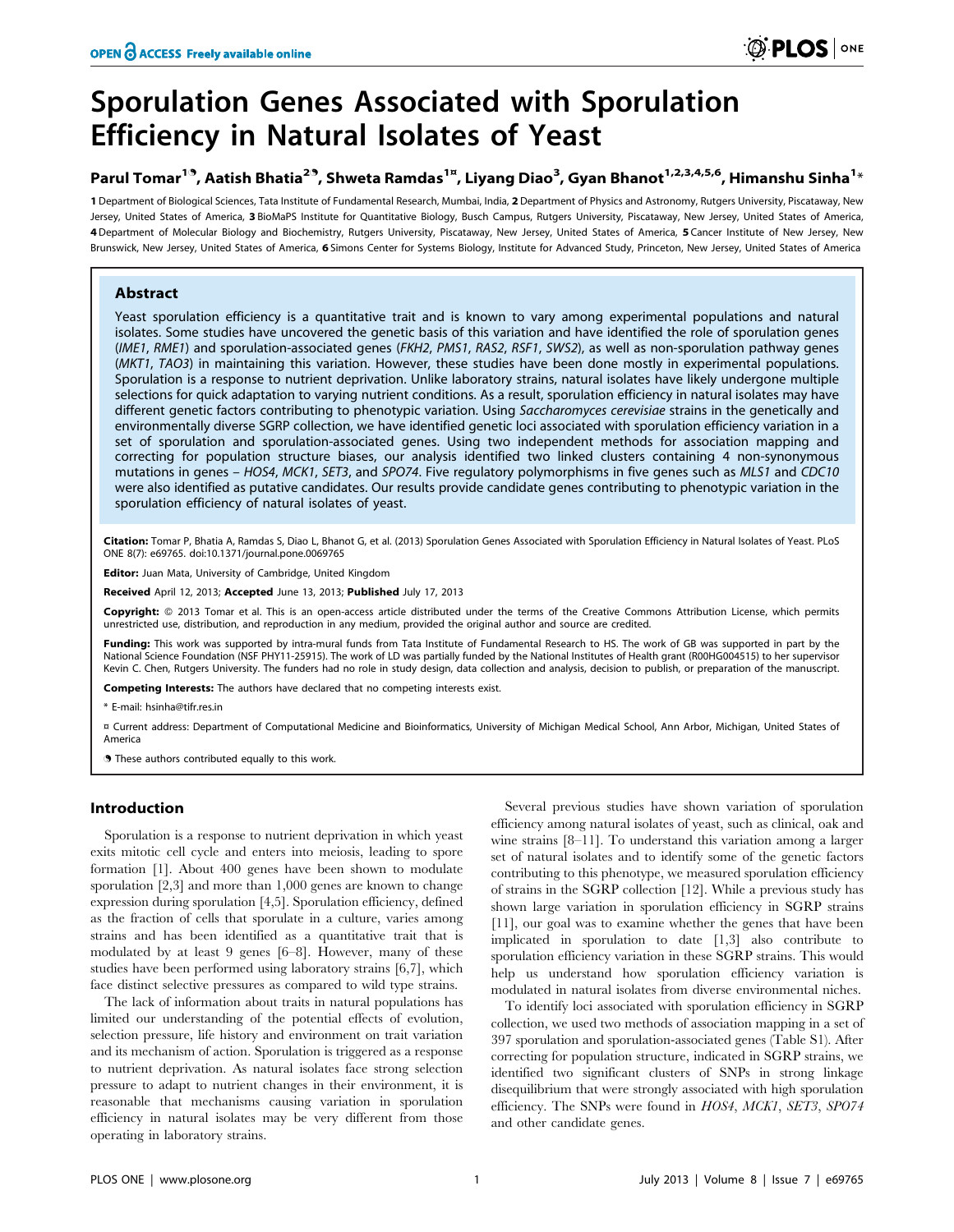#### Materials and Methods

# Yeast Strains and Culture Conditions

Yeast strains were obtained from the Saccharomyces Genome Resequencing Project (SGRP) [12]. All strains were grown under standard media and growth conditions. To measure sporulation efficiency, strains were first grown in YPD (yeast extract, peptone and dextrose) from a starting optical density (OD) at 600 nm of 0.2 to final OD of 1.0. Their cell cycle was then synchronized by growing them in YPA (yeast extract, peptone and acetate) from a starting OD of 0.2 to final OD of 1.0 at  $30^{\circ}$ C, shaking at 250rpm [13]. Approximately  $1 \times 10^7$  cells from this synchronized culture were then incubated in liquid sporulation medium (1% potassium acetate supplemented with amino acid mixture) at  $30^{\circ}$ C for the duration of experiment.

#### Estimation of Sporulation Efficiency

For each strain, three biological replicates were used and approximately 1,000 cells were counted per replicate per strain. Sporulation efficiency was measured as the ratio of tetrads and dyads produced by a strain, to the number of cells (expressed as a percentage). For each strain, sporulation efficiency was measured every two days until saturation was reached for three consecutive readings (Table 1, Table S3).

#### Sequence Data

The sequence and SNP data for all strains was obtained from the SGRP project (http://www.sanger.ac.uk/research/projects/ genomeinformatics/sgrp.html; downloaded in February 2012). Sequence alignments using the Saccharomyces cerevisiae genome as reference was done for each gene being analyzed, starting from 500 base pairs upstream of the gene. Alignment was done using the SGRP tool 'alicat.pl' (available for download at the SGRP database). Variant loci were identified and were analyzed for association with the phenotype.

#### LOD Score Analysis

The data consisted of 42,003 SNPs with phenotype data for 32 strains. These SNPs were filtered to include only biallelic SNPs with no missing data and with minor allele frequency  $\geq 2/32$ , leaving 10,481 SNPs. For each SNP, the LOD score [14] was calculated, which is the log (base 10) of the ratio of the likelihood of the data given the hypothesis that there is a QTL to the likelihood of the data given the hypothesis that there is no QTL. A LOD score of 3.0 implies that the likelihood that there is a QTL  $(i.e.$  the data are drawn from a distribution where the two genotypes have different phenotypic means) is 1,000 times greater than the likelihood that there is no QTL (i.e. the data are drawn from a distribution where the two genotypes have the same phenotypic mean).

Let  $q_1$  and  $q_2$  be the fraction of strains having allele 1 and 2, respectively, and x be the total number of strains. Let  $v_1$  and  $v_2$  be the phenotype variances of strains with alleles 1 and 2, and  $v$  be the overall phenotype variance. Then, for each SNP, the LOD score is given by

$$
LOD = \left(\frac{x}{2}\right) \log \left(\frac{v}{q_1 v_1 + q_2 v_2}\right)
$$

Permutation tests of up to  $10^6$  permutations were done to assign an empirical p-value to each SNP. This test approximates the probability of observing a LOD score greater than or equal to a certain value, assuming the null hypothesis that there is no QTL at this SNP. The last step in this analysis was to correct for making multiple comparisons. To do this, we first grouped the 10,481 SNPs in our filtered data into clusters containing SNPs that were in perfect linkage disequilibrium. We then multiplied the permutation test p-value by the number of such clusters (i.e. we applied Bonferroni correction with  $n = 1,709$ . This left us with 2 clusters of SNPs with p-value  $<0.03$  (corrected for multiple testing).

#### Binomial Analysis

As a check on the LOD analysis, we also performed a binomial test on the data. The data consisted of 42,003 variant loci in genes potentially associated with sporulation (Table S1) and a measured sporulation efficiency value for 32 strains. After retaining only biallelic SNPs with no missing data and restricting to loci with minor allele frequency (MAF)  $>5/32$  ( $\sim$ 0.16), 4,664 SNPs remained. The strains were stratified into 3 sets, broadly based on the sporulation efficiency classification used by Cubillos et al. [11], ranging from  $0/1$ , 2 and 3. Set  $S_1$  contained 15 poor sporulation efficiency strains, with sporulation efficiency from 0% to 24%; set  $S<sub>2</sub>$  contained 8 intermediate efficiency strains with sporulation efficiency from 25% to 74%, and  $S_3$  contained 9 high sporulation efficiency strains, with sporulation efficiency from 75% to 100%. Thus, the a-priori probabilities for a strain chosen at random to belong to set  $S_1$ ,  $S_2$ , and  $S_3$  were 0.47, 0.25 and 0.28 respectively.

For each allele, a binomial test was applied to determine whether an allele at a SNP was significantly associated with set  $S_1$ (low sporulation efficiency) or with set  $S_3$  (high sporulation efficiency).

Let  $n$  be the number of samples with the major alleles and  $k$  the number of major alleles in class  $S_1$ . Also, let  $\beta$  to be the a-priori probability for an allele to occur in class  $S_1$  (0.47). If there is no association between the major allele and low sporulation efficiency, the probability  $P$  of obtaining  $k$  or more major alleles in class  $S_1$  is given by:

$$
P = \sum_{m=k}^{n} {n \choose m} p^m (1-p)^{n-m}
$$

This is the p-value, or the probability of obtaining an association as extreme as the one seen in the data by chance, when in fact, the null hypothesis is true: i.e. when there is no association between the allele and sporulation efficiency.

For the 4,664 SNPs that remained after filtering, the p-value was computed as described above to test for the association of both minor and major alleles with high or low sporulation efficiency (4 comparisons per SNP). We used a significance threshold of p<0.05. For our final results, we retained only those SNPs identified as statistically significant by the LOD score analysis and by the binomial test, as being associated with the sporulation phenotype (Table 2, Table S4). Table S2 lists the LOD score, binomial test p-values, genotypes and mean phenotypes for the 69 SNPs that were identified with a LOD score  $\geq$ 2.5.

# Results

#### Sporulation Efficiency Variation in SGRP Collection Strains

To uncover the genetic basis of variation in natural isolates, we used the SGRP collection, which consists of 36 sequenced, genetically diverse and highly polymorphic S. cerevisiae strains. We measured the sporulation efficiency of these strains and found extensive variation, ranging from strains that did not sporulate (322134S, 378604X, 273614N, YIIc17\_E5), to ones that showed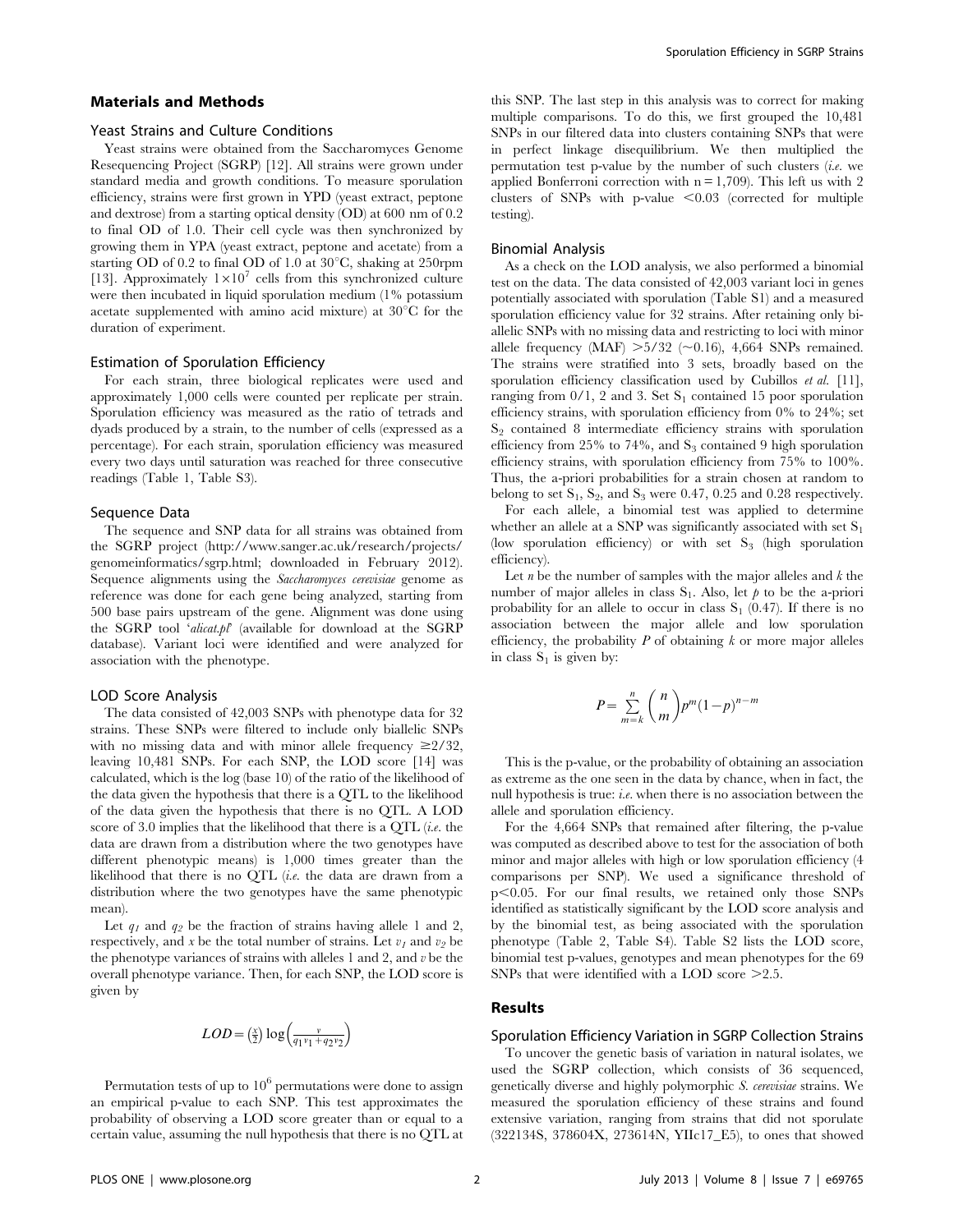Table 1. Sporulation efficiency measurement of SGRP strains.

| <b>Strains</b>   | Mean sporulation efficiency (%) <sup>a</sup> | Sporulation efficiency (from Cubillos et al. [11]) <sup>b</sup> |
|------------------|----------------------------------------------|-----------------------------------------------------------------|
| 273614N          | <b>NS</b>                                    | $\!$                                                            |
| 322134S          | <b>NS</b>                                    | <b>NA</b>                                                       |
| 378604X          | <b>NS</b>                                    | <b>NA</b>                                                       |
| <b>BC187</b>     | $61.3 \pm 0.9$                               | $+ +$                                                           |
| <b>DBVPG1106</b> | $22.4 \pm 1.2$                               | $\pmb{++}$                                                      |
| DBVPG1373        | NA                                           | $^+$                                                            |
| <b>DBVPG1788</b> | $40.4 \pm 0.9$                               | <b>NA</b>                                                       |
| DBVPG1853        | <b>NS</b>                                    | $^+$                                                            |
| <b>DBVPG6040</b> | $67.4 \pm 1.2$                               | $\qquad \qquad +$                                               |
| DBVPG6044        | $6.0 + 0.9$                                  | $^{++}$                                                         |
| DBVPG6765        | <b>NS</b>                                    | $\pmb{++}$                                                      |
| K11              | $19.9 + 2.4$                                 | $\overline{\phantom{0}}$                                        |
| $L-1374$         | $76.6 \pm 1.4$                               | $\pmb{++}$                                                      |
| L-1528           | $70.2 \pm 1.0$                               | $++$                                                            |
| NCYC110          | <b>NS</b>                                    | $^{+++}$                                                        |
| NCYC361          | <b>NA</b>                                    | $\overline{\phantom{0}}$                                        |
| S288c            | <b>NS</b>                                    | <b>NA</b>                                                       |
| SK1              | $92.4 \pm 1.8$                               | $\pmb{++}$                                                      |
| UWOPS03-461.4    | $86.8 \pm 1.2$                               | $\pmb{++}$                                                      |
| UWOPS05-217.3    | $88.5 \pm 1.2$                               | $^{+++}$                                                        |
| UWOPS05-227.2    | $85.2 \pm 1.8$                               | $\pmb{++}$                                                      |
| UWOPS83-787.3    | $98.6 \pm 0.4$                               | $\pmb{++}$                                                      |
| UWOPS87-2421     | $89.9 \pm 1.0$                               | $\pmb{++}$                                                      |
| W303             | <b>NA</b>                                    | NA                                                              |
| Y12              | $54.0 \pm 1.5$                               | $^{+}$                                                          |
| Y55              | $73.7 \pm 1.7$                               | $\pmb{++}$                                                      |
| Y9               | $22.1 \pm 2.8$                               | $\overline{\phantom{0}}$                                        |
| Yllc17_E5        | <b>NS</b>                                    | $^{++}$                                                         |
| YJM975           | $48.2 \pm 2.2$                               | $\pmb{++}$                                                      |
| <b>YJM978</b>    | $40.2 \pm 1.0$                               | $^{+++}$                                                        |
| <b>YJM981</b>    | <b>NS</b>                                    | $\pmb{++}$                                                      |
| <b>YPS128</b>    | $99.0 \pm 0.6$                               | $^{+++}$                                                        |
| <b>YPS606</b>    | $97.9 \pm 0.5$                               | $^{+++}$                                                        |
| YS <sub>2</sub>  | <b>NS</b>                                    | $\overline{a}$                                                  |
| YS4              | <b>NS</b>                                    | $\overline{a}$                                                  |
| YS9              | <b>NA</b>                                    | ΝA                                                              |

(a) Mean (with standard deviation) sporulation efficiency of each strain at saturation, *i.e.* when sporulation efficiency did not vary for three consecutive time points. (b) Sporulation efficiency as reported by Cubillos et al. [11]. The scale indicates: (+++) high, (++) medium, (+) low sporulation efficiency, (-) none, (NA) not applicable (either the strain was haploid or did not grow in YPA), (NS) did not sporulate and zero sporulation efficiency. doi:10.1371/journal.pone.0069765.t001

low 1–25% (DBVPG6044, K11, DBVPG1106, Y9), intermediate 25–49% (DBVPG1788, YJM975, YJM978), high 50–74% (Y12, Y55, BC187, DBVPG6040, L-1528), and very high 75–100% (L-1374, UWOPS05–227.2, SK1, YPS606, YPS128) sporulation efficiency (Table 1 and Table S3). We found that approximately one third (11 out of 32) of the strains failed to sporulate and their sporulation efficiency was set to zero in the association analysis. The inability of a number of natural isolates to sporulate may simply be because the conditions (temperature, media, aeration, etc. [15]) used to sporulate them in the lab might not be conducive to induce sporulation in these natural strains. Alternatively, it

might be that these strains have inherently low sporulation efficiency and have developed alternate mechanisms to cope with nutrient deprivation, e.g. pseudo-hyphae as in case of YJM981 and 322134S.

We repeatedly measured the sporulation efficiency of each strain at intervals of 48 h, till the efficiency saturated, i.e., did not change for three successive time points. We found that in addition to a wide spectrum of sporulation efficiencies, these strains also showed a specific pattern in the kinetics of sporulation, with the high sporulation efficiency strains showing fast sporulation kinetics and the low sporulation efficiency strains showing slow sporulation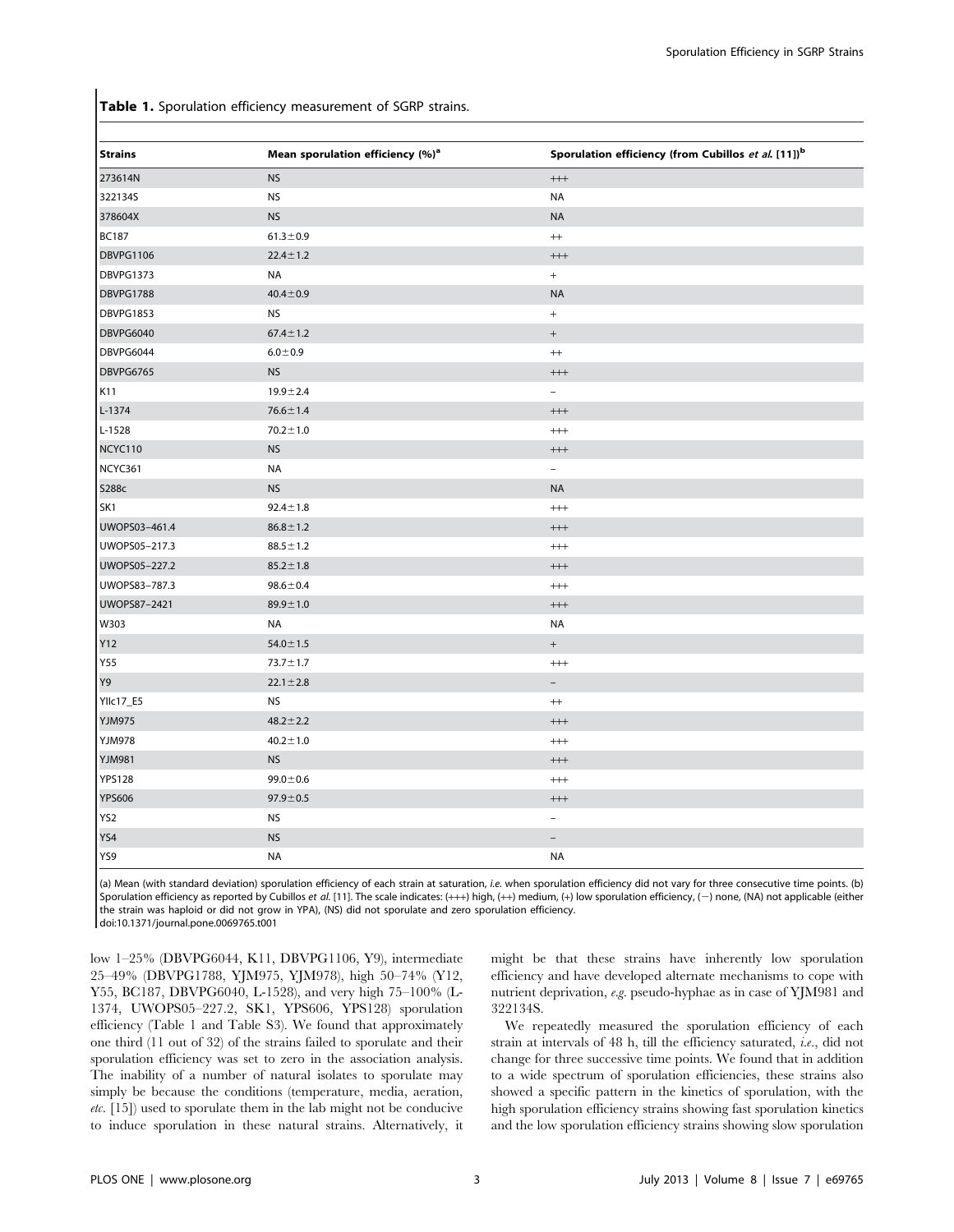**Table 2.** Clusters of SNPs with genome-wide significant LOD scores (Bonferroni corrected p-value  $\leq$ 0.03).

| <b>SNPs in Linked Cluster</b>                                                                                                                                                                                                                                                                                                                                   | <b>LOD</b> score | <b>Bonferroni Corrected p-value</b><br>$(n = 1,709)$ | <b>Sporulation Efficiency of</b><br><b>Minor Allele</b> | <b>Sporulation Efficiency of</b><br><b>Major Allele</b> |
|-----------------------------------------------------------------------------------------------------------------------------------------------------------------------------------------------------------------------------------------------------------------------------------------------------------------------------------------------------------------|------------------|------------------------------------------------------|---------------------------------------------------------|---------------------------------------------------------|
| HOS4:1038,<br>HOS4:1206,<br>$MLS1:-21$ ,<br>SPR6:-434,<br>TEP1:219                                                                                                                                                                                                                                                                                              | 4.47             | 0.004                                                | 92.27                                                   | 28.95                                                   |
| CCR4:2016,<br>CDC10:-126,<br>CIS1:174,<br>DOA1:1152,<br>EMI5:-10,<br>GIP1:213,<br>HOS4:1384,<br>HPR1:1137,<br>HPR1:1239,<br>HPR1:1293,<br>MAF1:761,<br>MCK1:1112,<br>MPC54:678,<br>PEP12:201,<br>PEP12:294,<br>RAS2:924,<br>RME1:63,<br>SEF1:1254,<br>SET3:1783,<br>SHC1:213,<br>SPO74:16,<br>SPO75:1842,<br>SPR6:519,<br>SPR6:426,<br>SSN8:-484,<br>VID28:1410 | 3.50             | 0.026                                                | 92.67                                                   | 31.38                                                   |

doi:10.1371/journal.pone.0069765.t002

kinetics. For example, the strain YPS128 had maximum sporulation efficiency of 99.5% and reached saturation within 48 h. On the other hand DBVPG1788 had a maximum sporulation efficiency of 41.0% and took 8 days to reach this efficiency; keeping the strain any further in the sporulation condition did not increase the sporulation efficiency (Figure 1, Table S3). A comparison of sporulation efficiency estimated at  $23^{\circ}C$  [11] with our estimates (at  $30^{\circ}$ C) showed notable differences (see Table 1). However, there were 16 strains that were consistent in showing either high or low sporulation efficiency in both the datasets, which indicated that individual strains differed widely in the extent to which their sporulation efficiencies were temperature dependent.

# SNP Variation in Sporulation Genes

Since our sample size was limited, we chose to use only known sporulation and sporulation associated genes for our association analysis. A survey of the literature gave us a comprehensive list of 397 genes [3–5,16] which included genes required for metabolic adaptation, early, middle and late sporulation genes (meiosis, spore formation and general stress response genes), mitochondrial and autophagy genes and also genes which were induced upon sporulation but had unknown function (Table S1). We then looked for variation in these genes across all strains by obtaining variant alleles from the SGRP alignment of all 32 strains. In total, we found 42,003 SNPs across these genes. The presence of variation allowed us to look for genetic determinants of variation of sporulation efficiency in these strains.

# Association Mapping of Sporulation Efficiency

We used two methods to identify SNPs in genes that were associated with an increase or decrease in sporulation efficiency. The first method used the LOD score to identify SNPs in which the genotype was strongly associated with the sporulation efficiency phenotype. A high LOD score was evidence for the presence of a quantitative trait locus, where the two genotypes at a locus had significantly different phenotype averages. The second method binned the strains into three classes of high, intermediate and low sporulation efficiency and then applied a binomial test (see method section) to identify SNPs in association with high and low sporulation. An overlap of both the methods revealed a list of 31 SNPs in 24 different genes (Bonferroni corrected p-value  $\leq 0.03$ , permutation test) to be associated with sporulation efficiency variation (Table 2, Table S4).

#### Population Structure Correction

Recently, the SGRP collection has been proposed for use in yeast GWAS studies [17,18]. However, several issues have been raised about using this collection, including high type I errors (false positives) in determining causative loci [17], as underlying population structure can lead to spurious associations [18]. Using STRUCTURE [19] to determine population structure, and data for 201 phenotypes (not including sporulation efficiency), Diao and Chen [18], used extensive simulations and several GWAS methods on a genome wide set of tag SNPs to show that the mixed linear model EMMAX-KLA (a model with local ancestry and the kinship matrix as covariates) was the most effective at reducing type I errors and correcting for population structure in these strains. EMMAX-KLA was applied to our phenotype data to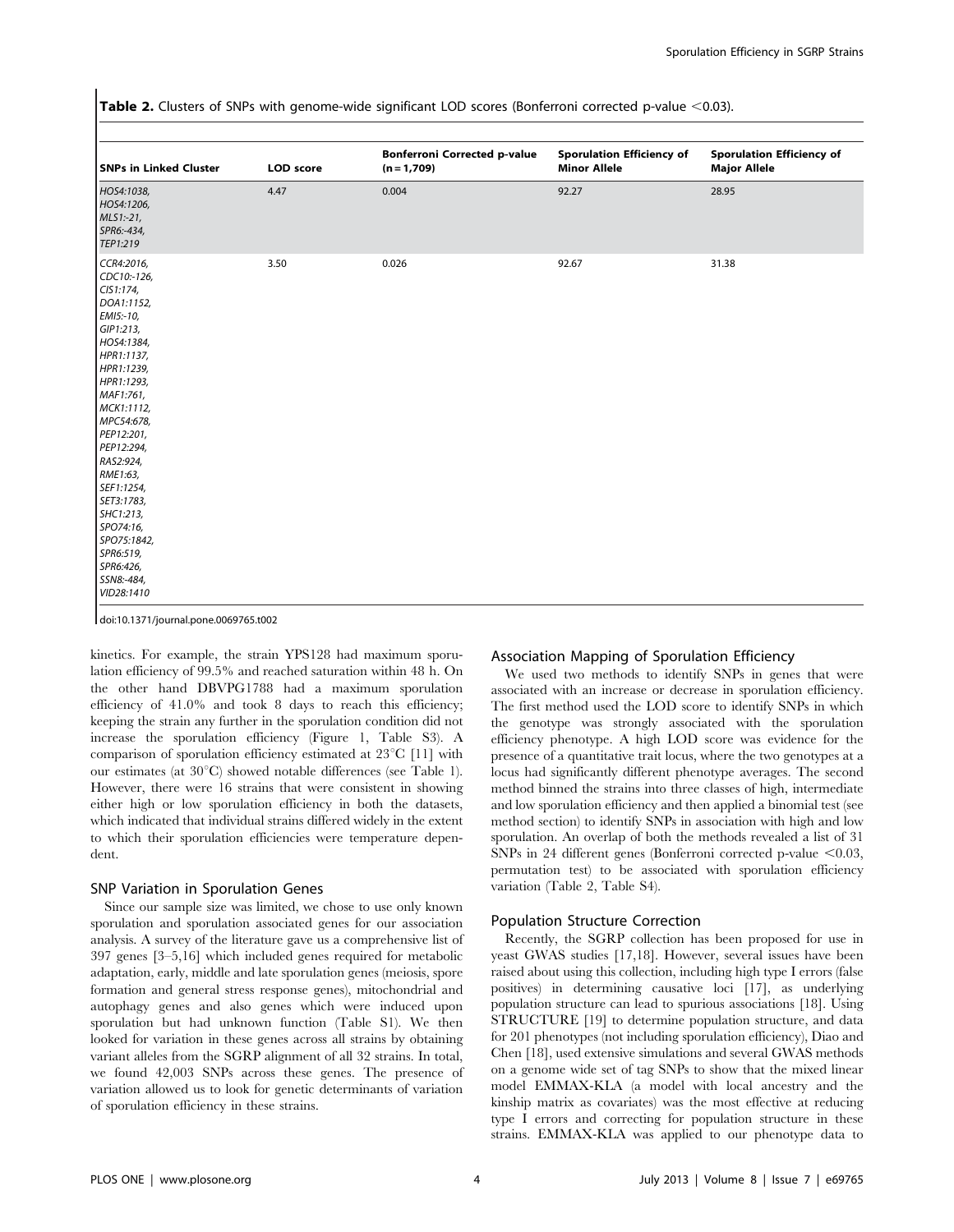

Figure 1. Kinetics of sporulation efficiency measurements of representative S. cerevisiae SGRP strains. Sporulation efficiency of each strain was measured till saturation, *i.e.* when sporulation efficiency did not vary for three consecutive time points. The data is plotted as mean and standard deviation of 3 independent biological replicates. doi:10.1371/journal.pone.0069765.g001

identify the tag SNPs that were significantly associated with the sporulation phenotype after correcting for population structure  $(p<0.05)$ . We verified that the SNPs that we identified as statistically significant using the LOD score and binomial test were in perfect linkage disequilibrium  $(r^2 = 1)$  with the tag SNPs identified as statistically significant using EMMAX-KLA, demonstrating that the association with sporulation efficiency remained after correcting for population structure (details in Table S4).

# Candidate SNPs and Genes Associated with Sporulation **Efficiency**

The SNPs that were identified as statistically significant by our two association analyses fell into two linkage blocks, one with a LOD score of 4.47 (Bonferroni corrected  $p<0.004$ , permutation test) and another with a LOD score of 3.5 (Bonferroni corrected  $p<0.026$ , permutation test). The first linkage block contained 5 SNPs whereas the second linkage block contained 26 different SNPs. The main result of our study was that these blocks of linked SNPs contained SNPs that were associated with sporulation efficiency in the SGRP strains. The SNPs in these clusters showed perfect linkage  $(r2 = 1)$  *i.e.* they segregated in an identical manner across the yeast strains and they were not all contiguous in the genome. Such a scenario could be possible due to population structure or a small sample size. Due to the occurrence of these linkage blocks, we could not computationally determine which of the SNPs in our clusters were causally associated with the phenotype and which were non-causal and linked to causal variants. Analysis of additional strains or additional experiments on the SGRP strains will be necessary to answer this question.

In order to identify candidate functional SNPs (i.e. causal variants) within these linked clusters, we looked up the gene annotations for these SNPs, as well as whether they were regulatory, synonymous or non-synonymous substitutions. Analysis of the sequence of these 24 genes revealed that 20 genes had SNPs in the coding region and 5 genes (CDC10, EMI5, MLS1, SPR6 and SSN8) had SNPs in the un-translated region, with SPR6 showing association both in coding and regulatory regions (see Table S4). Interestingly, deletions of EMI5, MLS1 and SSN8 have been reported to decrease sporulation efficiency [20] and CDC10 deletion abrogates sporulation [2].

Four of 26 coding SNPs were non-synonymous and could therefore affect the sporulation efficiency of a strain by altering binding ability, the extent of functionality or the flux through pathway and protein levels. Two of the 4 non-synonymous substitutions were in SET3(A1783T), a repressor of sporulation specific genes [21] and  $HOS4(A1384G)$ , a component of Set3 complex and a suppressor of early and middle sporulation specific genes [22]. A possible reduction in protein function due to these mutations in the repressors, Set3 and Hos4, could lead to an increase in sporulation efficiency in strains with these SNPs. The other two non-synonymous substitutions were MCK1(C1112A) and SPO74(C16A), deletions of which lead to decrease [2] and absence [23] of sporulation respectively. Among these four non-synonymous substitutions, the only one non-conservative substitution in Mck1(T371K) lies within its putative kinase domain, a positive regulator of meiosis and spore formation [24].

Two of the genes,  $HOS4$  and  $SPR6$  (a gene of unknown function expressed during sporulation and interacting with sporulation genes [25]), were present in both significant clusters (Table 2), suggesting their role as potential candidates for variation in sporulation efficiency across SGRP strains. However, an experimental validation is required to confirm their actual role, either by performing reciprocal hemizygosity analysis [26] or by constructing allele replacement strains.

# Discussion

The limited understanding of traits in natural populations is one of the biggest challenges in genetic association studies. The lack of information about phenotypes in the wild has limited our knowledge about the role of evolution, life history, environment and selection pressure in driving these processes. In this study, we have tried to understand genetic basis of variation in sporulation efficiency in natural isolates of yeast using the SGRP collection. Since sporulation is triggered as a response to nutrient deprivation, we predicted that the genetic factors contributing to variation in sporulation efficiency might be different between experimental populations and natural isolates. We measured sporulation efficiency of S. cerevisiae strains in the SGRP collection and found a large variation in sporulation efficiencies ranging from 0% to 100%, which could thus be used for dissecting the genetic basis of variation in the wild yeast strains.

We found both regulatory and coding variants responsible for variation in sporulation efficiency. Interestingly, only 15% (4/26)